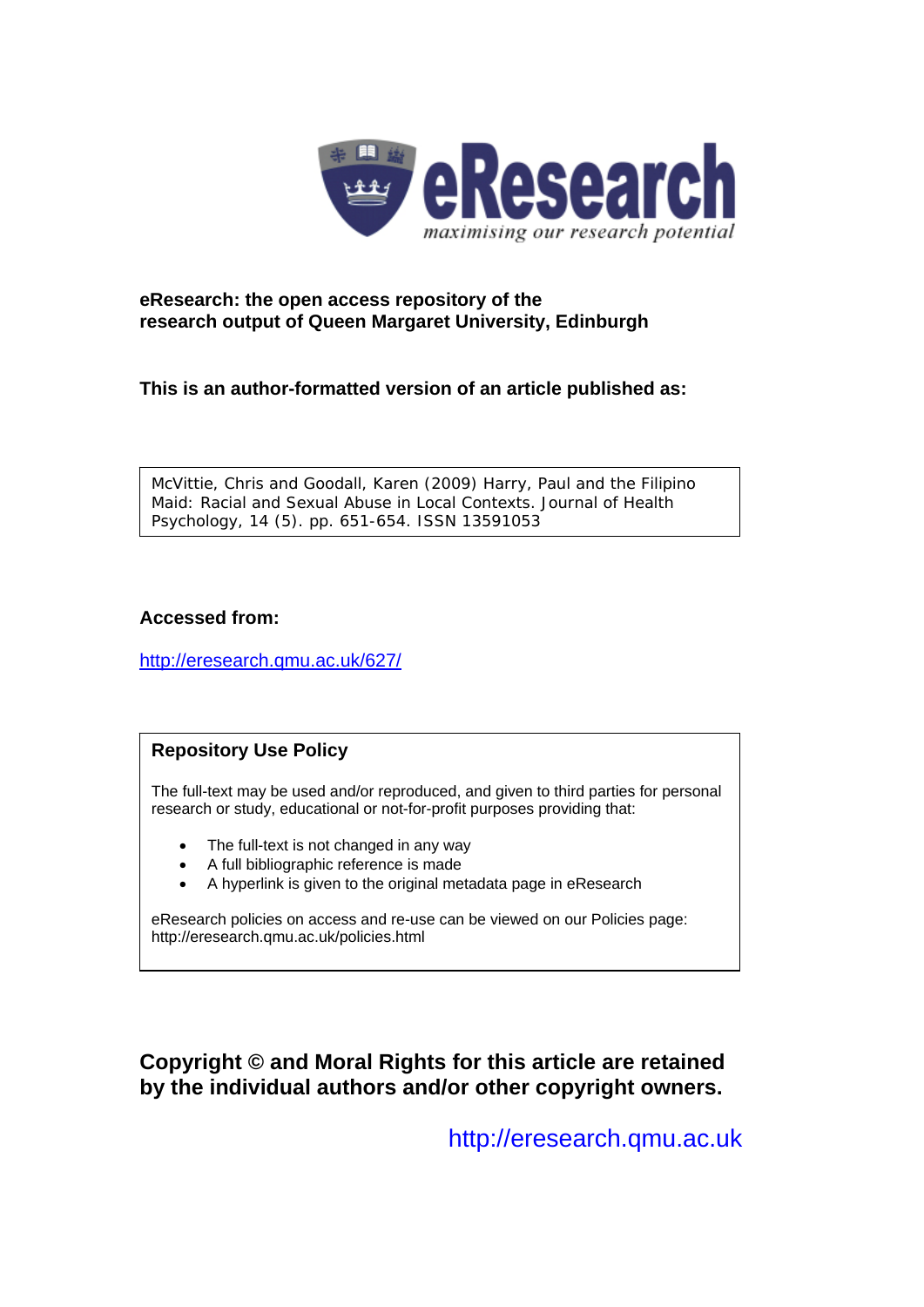Running head: abuse in local contexts



Fax +44 (0)131 474 0001, email cmcvittie@qmu.ac.uk.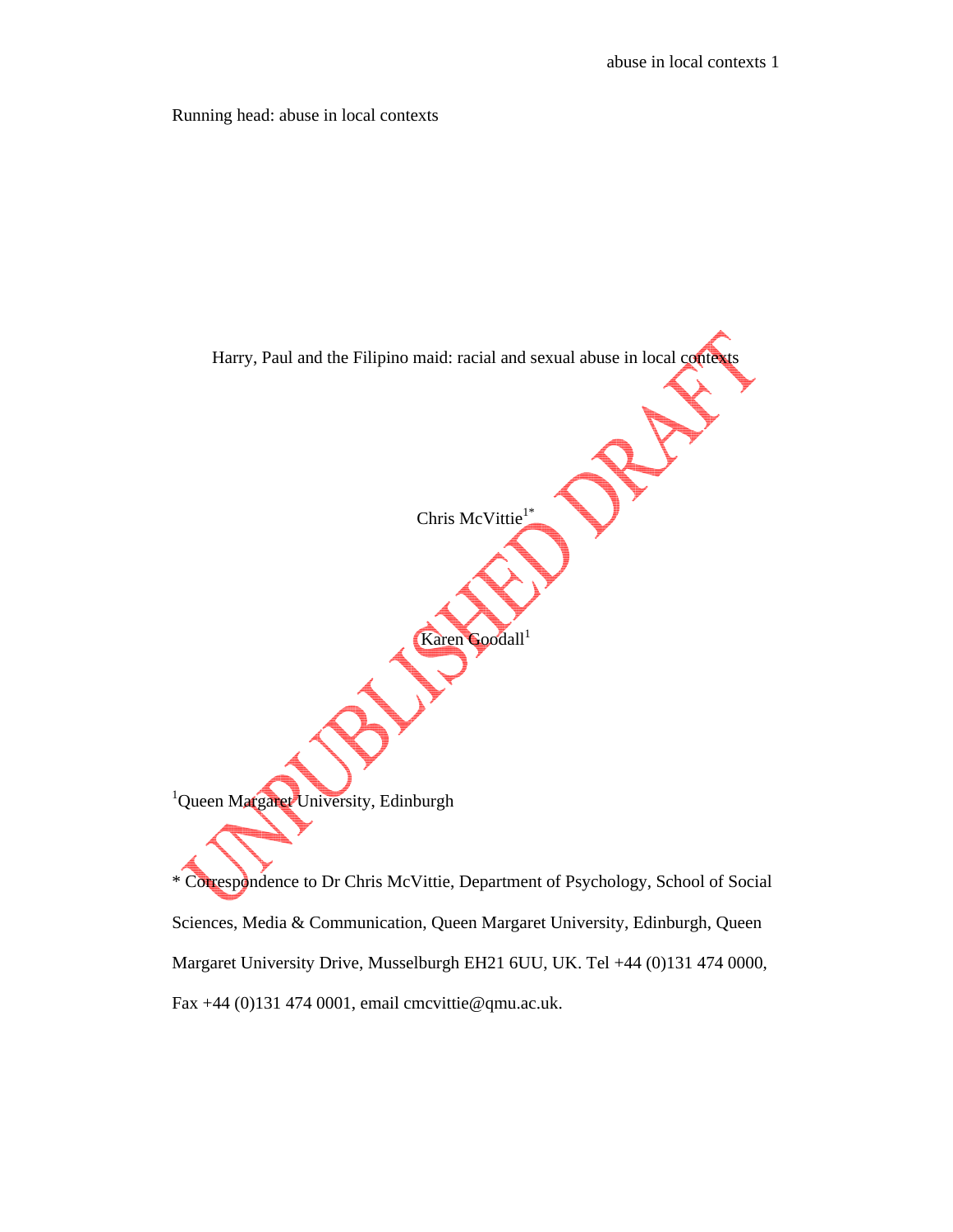#### Abstract

Estacio argues for critical health psychology to take action to address three issues, namely racist humour, the media and health; human rights abuses against domestic workers, and third world poverty and labour migration, all raised (unintentionally) in the 'Harry and Paul' sketch recently broadcast on British television. It is suggested that in its attempt at humour, the sketch offensively reflected and reproduced patterns of social injustice that are far from funny. We argue here that a focus on the interactional elements of the sketch through micro level analysis provides an understanding of how in everyday contexts Filipino workers are constructed in terms that are socially unjust and of how abuse can be justified. This understanding usefully complements broader study of the issues and can allow critical health psychology to make a distinctive contribution to these topics.

Keywords: racism; sexism; abuse; local context; membership categorization analysis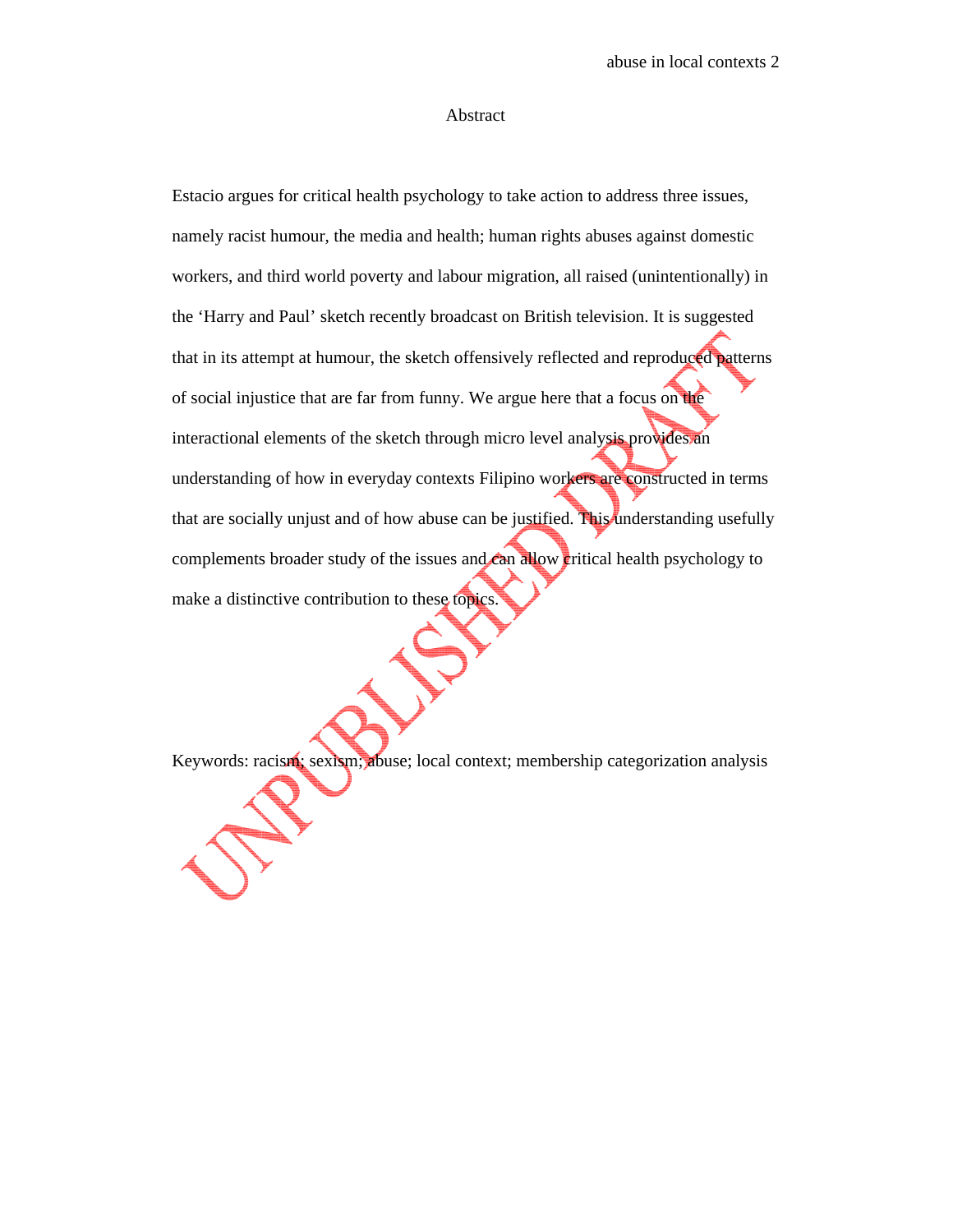Estacio (this issue) draws our attention to three topics relating to public health on a global scale, namely racist humour, the media and health; human rights abuses against domestic workers, and third world poverty and labour migration. There is no need to rehearse here the arguments that she makes concerning these topics, nor the evidence that is offered in support of her arguments; the case for addressing such matters is a compelling one. The conclusion that she provides is one that most, if not all, critical health psychologists would share, in that critical health psychology should look to facilitate social action on the side of those whose health and well-being are adversely affected by the inequalities of the social processes that are operating. Arguably, only by doing so, can critical health psychology as a pluralistic approach contribute meaningfully to the promotion of public health for those on the receiving end of social injustices, as proposed by Hepworth (2006).

In addition to detailing these three broad issues, Estacio requires us to consider one specific instance in which such issues recently became especially relevant, namely the 'Harry and Paul' sketch broadcast by the British Broadcasting Corporation on 26 September 2008. She argues that this sketch, offered ostensibly by way of humour, exposed to public scrutiny the issues that she details and, moreover, did so in a way that was offensive in inviting people to laugh at matters that are far from humorous. In presenting racism under the guise of humour, it is suggested that the media (re)produce the racist values or discourse prevailing more widely throughout society. This particular sketch can thus be viewed, regardless of any attempt at humour, as an example of practices that perpetuate existing social inequalities and underpin the experiences of those who find themselves in situations of suffering.

Let us make it clear at this point that we share Estacio's concerns as to the issues of public health that she describes which affect many of the world's population.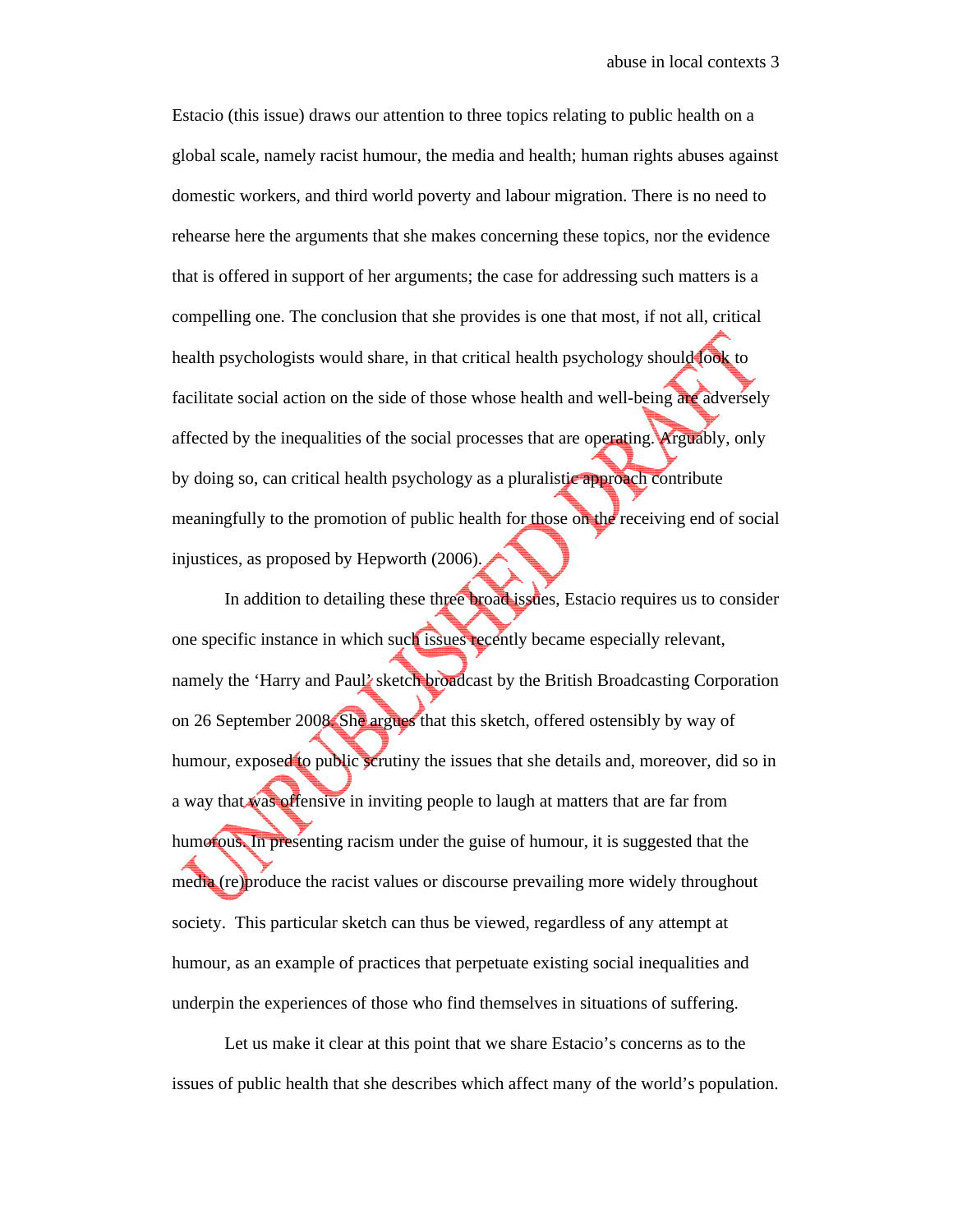We similarly agree that these topics do not make for humour, and that the presentation of major social inequalities in terms that make light of the difficult lived experiences of many people does lead to offence. There are however two questions raised by Estacio's arguments that we would suggest merit further consideration. The first relates to the role of critical health psychologists in relation to these matters. Certainly, we can add our voices to those of many others who draw to public attention the effects of current social practices upon the oppressed and who call for action to address social injustices. That is no bad thing. The question though is what more precisely critical health psychology might contribute *as* critical health psychology, i.e. does it have something distinctive to say that differs from the (potential) contributions of other disciplines? The second question relates to the particular instance of the 'Harry and Paul' sketch and what it does in relation specifically to the issues being discussed. The sketch does potentially make relevant the three topics that Estacio details but these are by no means the only issues of potential relevance. For example, the description 'you useless bloody Northerner' could easily be taken also to be offensive, both in its own terms and as referring to regional inequalities in health and well-being. The question arises therefore of what more precisely it is that makes the sketch particularly offensive in its treatment of Filipino workers rather than in respect of other matters.

The answers to these two questions, we argue, are linked. It is certainly pertinent to our understanding of such issues to consider the broad patterns of social injustice to which Estacio refers and the possible upstream influences on these patterns. This examination however should not come at the cost of neglecting the local contexts within which the injustices and their consequences come into play (McVittie, 2006). Within each set of figures for racist behaviour and human rights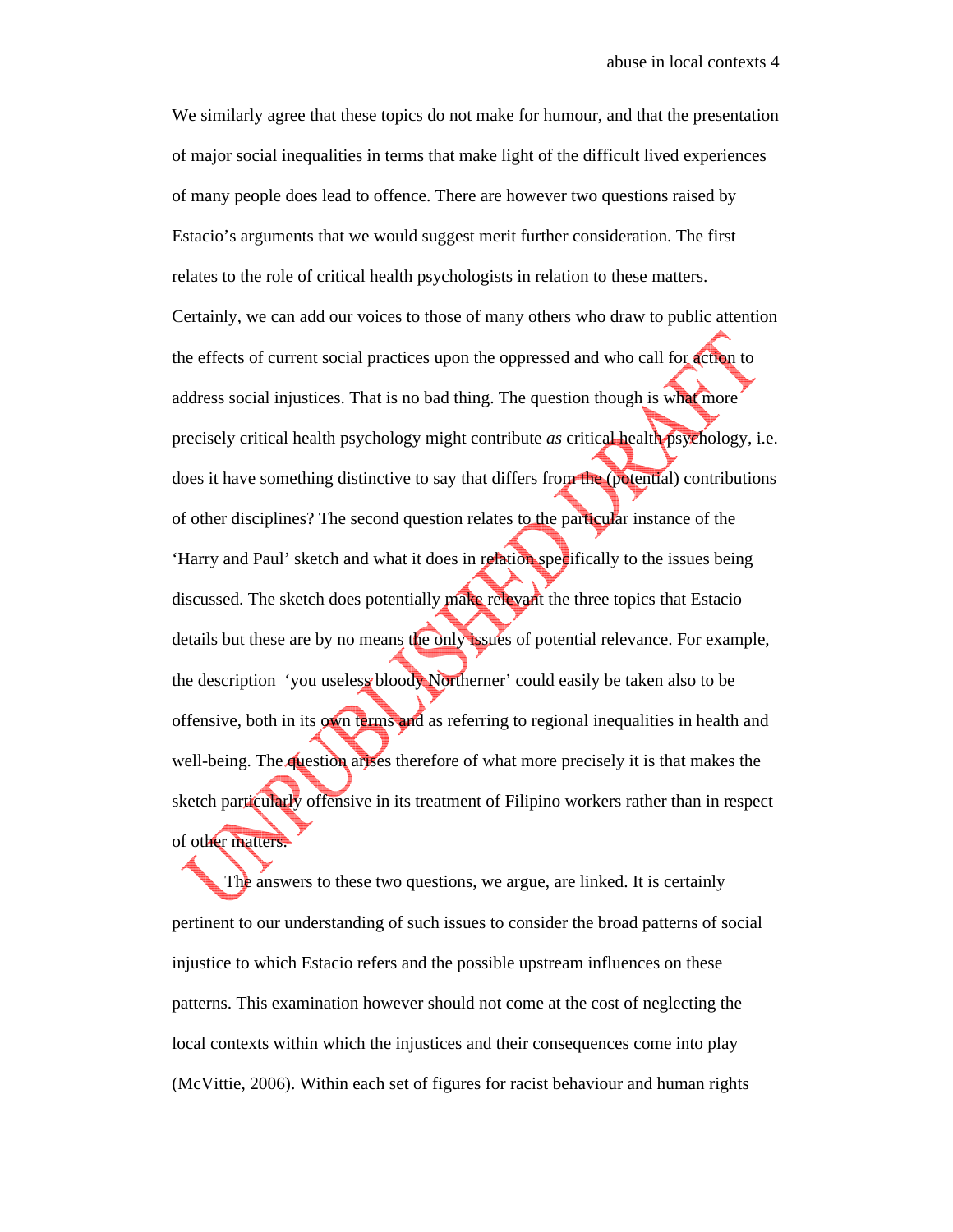abuse lie instances of individual experience, lived by those concerned not as exemplars of more general social difficulties but as extreme personal circumstances of difficulty. In this respect, the 'Harry and Paul' sketch, while a fictional instance of such circumstances, does offer an opportunity for more detailed consideration of at least some of the elements that potentially are of relevance in individual encounters of this sort.

In returning to the sketch itself, we take as our focus the interactional nature of the exchange between the characters involved. Understanding the interactional elements requires a rather more fine-grained form of analysis than the Foucauldian discourse analytic approach cited by by Estacio; discourse analysis of course spans a wide diversity of approaches (McKinlay & McVittie, 2008) and we propose here that greater attention to the micro aspects of discourse in use can pay dividends. For reasons of space, we do not here reproduce the transcript of the sketch nor indeed produce a more detailed transcription as might be expected to form the basis for conducting fine-grained analysis. Instead, the reader is referred to the transcript provided by Estacio. Nor indeed can we here provide a full analysis of the rich detail of this interaction. We therefore confine ourselves to a number of analytic observations of the talk, proceeding primarily on the basis of membership categorization analysis (Sacks, 1992; Schegloff, 2007). From this perspective interest lies in the ways in which individuals themselves deploy and make sense of social categories in talk and how such categories are taken up, reworked or otherwise treated by other parties to the interaction. Our attention is thus drawn to the details of the interaction itself, to the speakers' categories, and to the emergent consequences rather than to broader patterns, no matter how obvious these patterns might appear to the analyst.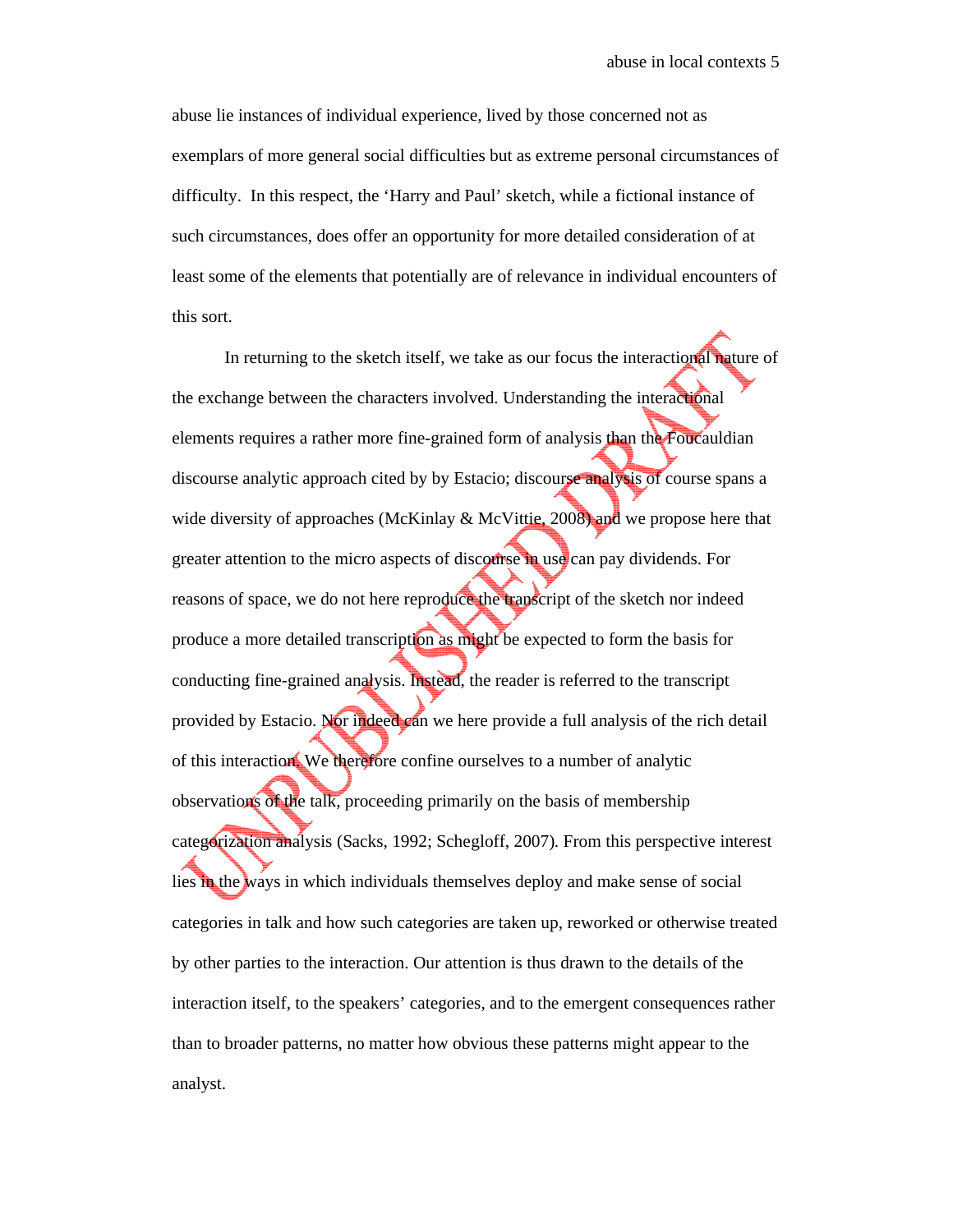Applying this perspective to the 'Harry and Paul' sketch immediately focuses our attention on three aspects of the interaction between the fictional characters as depicted. The first of these is the choice of categories in use. Speakers always have available to them a choice of categories from which to make a selection, with the selected option then being developed as interaction progresses to accomplish interactional goals. Here, the description provided is that of 'their Filipino maid'. Now, this description immediately defines members of the category in various ways, suggesting that they are migrants to the United Kingdom, that they are engaged in domestic work, and that they belong to other people. When taken together with the description of the speaker's actions 'see if we can mate', a description more commonly applied to an action of people in relation to domestic animals or livestock, this categorization functions to construct category members as not being autonomous human agents in their own right. A second aspect of the interaction that is worthy of note is the actions that are attributed to the girl as a category member, and which thus become category-bound attributes. The girl is described throughout the interaction as engaging in activities that are hearable as being sexually related ('gyrates', 'caressed his arm', 'tapped her hips and wiggled'). These activities she carries out in accordance with the instructions of the speaker, Mr Lovelock, who has set up the encounter. The girl is thus presented as being compliant in performing the sexuallyrelated activities required of her by others. Moreover, we see a third aspect of the interaction in which particular motivations are ascribed to the female character. Here, it is suggested that she engages in the actions that are described not simply through obedience to the demands of others but rather as a result of a willingness and desire to engage in sexual activities. She is described as having 'walked seductively' and uttering the words 'so sexy', and as 'looking upset' following the unsuccessful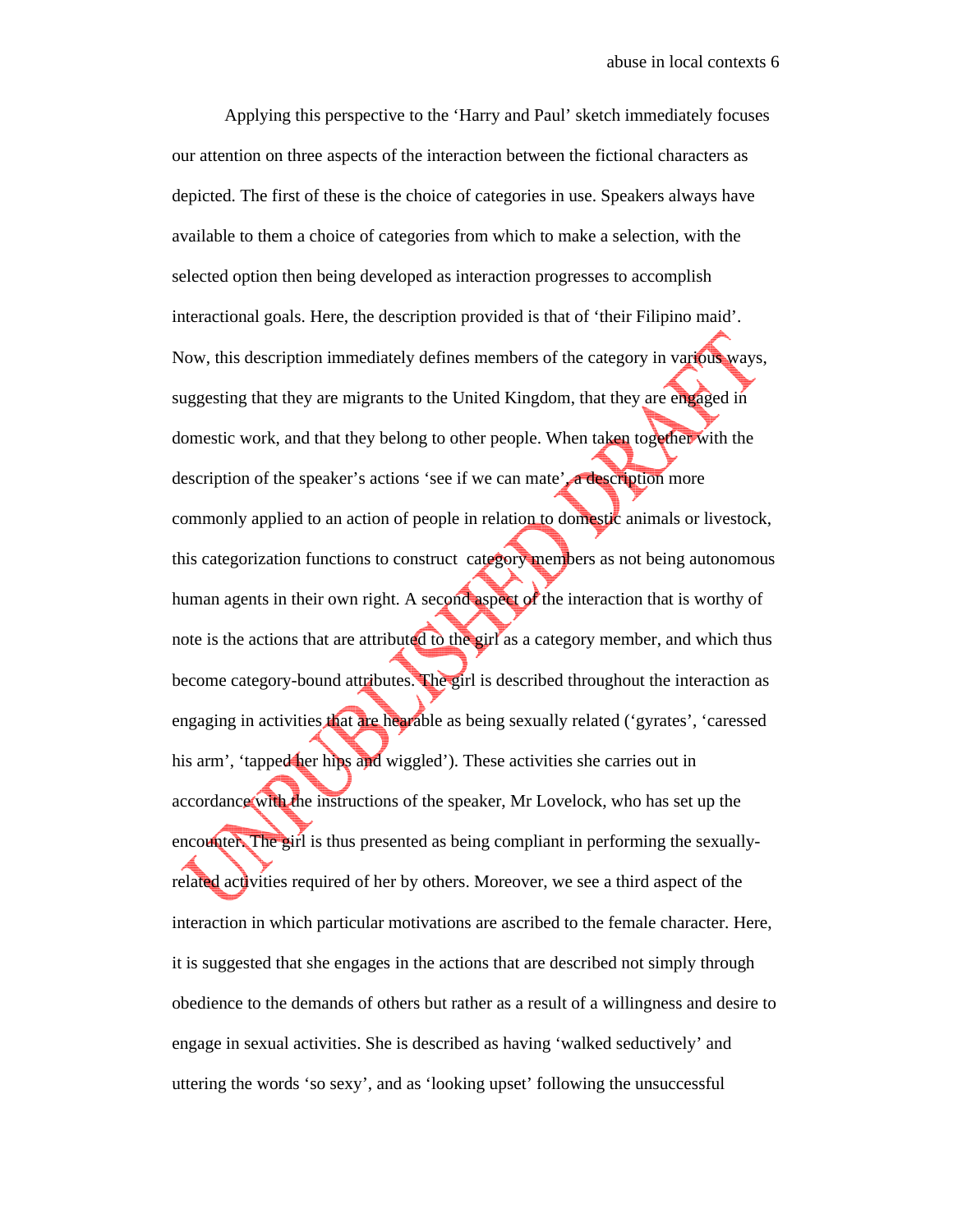encounter with Clive. Finally she is described as walking off with the postman following 'leering' behaviour on his part and a brief comment made to her. All such descriptions point to a desire to be engaged in sexual activity, whether with the initially proposed partner or with another available partner, indicating a somewhat indiscriminate sexual readiness on the part of the girl.

Taken together, the three features of the sketch outlined above construct the Filipino maid as being subservient to the demands of others, as engaging in sexually related activities when called upon to do and as being indiscriminate in her sexual desires and choices. What we see, then, is how this particular and offensive construction of Filipino migrant workers arises not simply as a consequence of discourses or shared social understandings that are located elsewhere and which become reflected in specific instances. Rather than being a reflection of broad patterns of inequality and discrimination, this interaction can be viewed as an enactment of racism and sexism, comprising one piece of a broader picture of abuse.

We do, of course, accept that this interaction is a fictional one; it does not necessarily resemble closely other, naturally occurring, instances such as those detailed by Estacio. The elements found here will not necessarily correspond exactly to those found in such cases. Nonetheless, careful examination of the detail found in this sketch does provide us with some useful understanding of what might be found in detailed study of particular instances of abuse. For example, Billig (2001; 2002) notes that alleged humour that draws upon extreme forms of prejudice is closely linked to expressions of that prejudice in that both share the same meta-discourse of inequality and accountability for that inequality. The features found here in a supposedly humorous example of abuse thus offer us useful insights into the ways in which the abuse of Filipino workers (or indeed other migrant workers) can be accomplished in a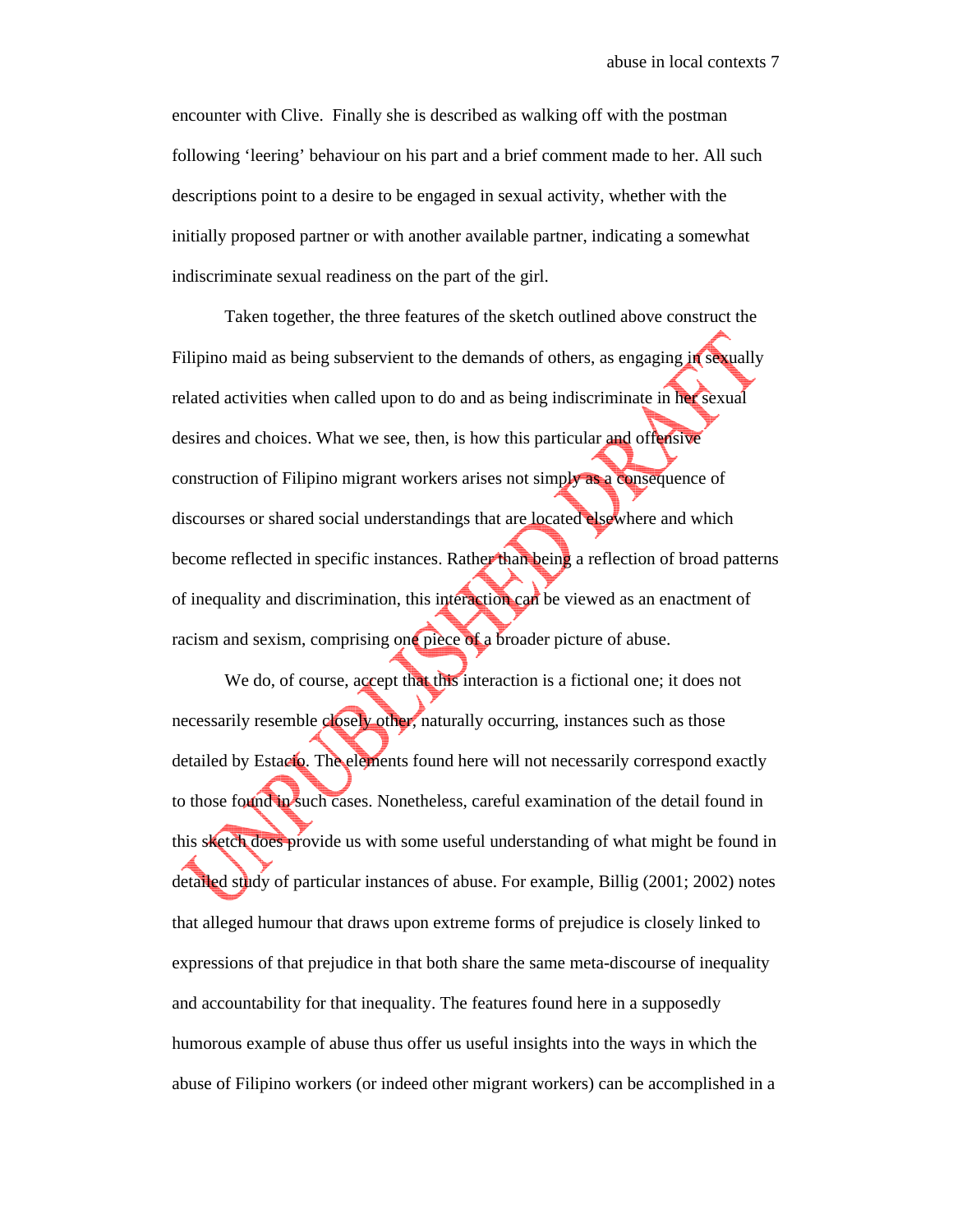diversity of everyday experiences and potentially accounted for by reference to the attributes, actions and desires of Filipino workers themselves. Writ large, the construction of abuse in this particular sketch points to how abuse can be an outcome of the everyday interactions of many who find themselves in situations of inequality.

This returns us to the question of what critical health psychology might contribute to the study of such issues. Certainly, we as critical health psychologists, can acknowledge and draw attention to the broad patterns of social inequality and injustice that persist across the globe. At the same time however, we should be alert to the fact that such broad patterns comprise multiple individual instances of the abuse of individual people, for whom personal abuse in the here and now is a somewhat more pressing concern than being one of many unfortunate individuals who share broadly similar difficulties. What critical health psychology as a pluralistic approach, but only as a pluralistic approach, can offer is an understanding of how the local contexts of abuse are inextricably linked to the global picture. Addressing matters of abuse requires us not just to take action in response to distasteful media coverage of the issues, or to point to the depth of prevailing constructions that disadvantage particular groups across the globe, but also at the local interactional level to promote action that will reject or challenge rather than acquiesce in or succumb to unfavourable constructions of Filipino workers and others. The challenge for CHP therefore surely is to find ways not simply of intervening on behalf of the oppressed to challenge media representations of such matters but also to intervene with the oppressed; to empower them on an everyday basis to challenge the ways in which they are constructed, and to be able to negotiate different ways of being that acknowledge them as individuals and as people with full human rights. In this way,